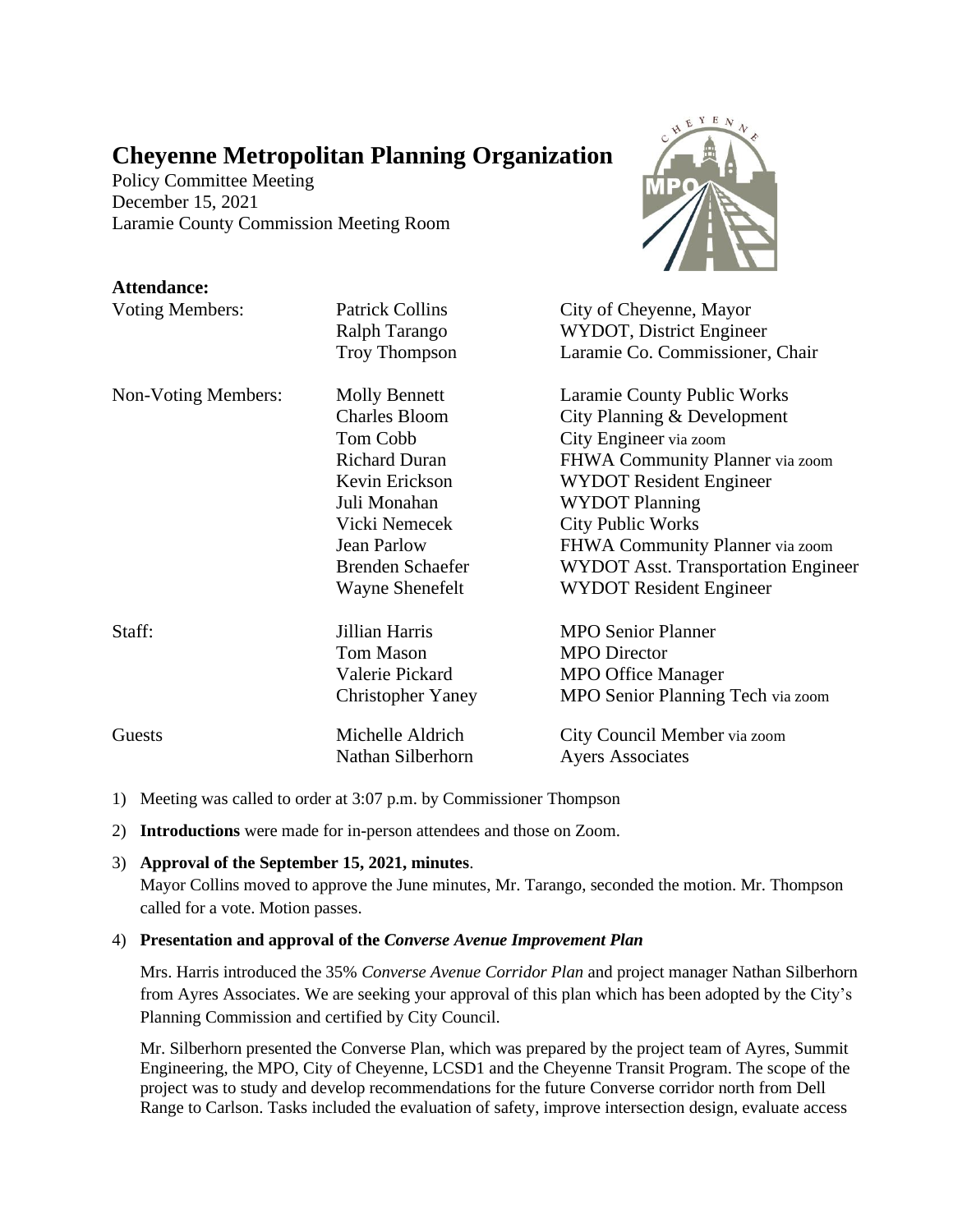management, identify the community's vision for the corridor, enhance and improve pedestrian and bicycle safety. Other work included:

- 1. The review of existing conditions: lane marking continuity issues, pavement and Dry Creek culvert and business access;
- 2. Opportunities for improvement and mobility. Connectivity for pedestrians, bicycles, vehicles, and freight traffic. There were 9 Evaluation Criteria: mobility, safety, traffic operation, speed management, pedestrian friendliness, connectivity, right of way impacts, drainage, cost and maintenance impacts. Discussion was had with the City and Transit about maintenance costs to evaluate the different alternatives;
- 3. Public involvement included direct public involvement and focus groups. Presentations were given to CAC, Planning Commission and the City Governing Body;
- 4. Full Traffic Analysis included Baseline and Future conditions, corridor templates (cross sections) and Intersection configurations. Mayor Collins had a question regarding safety at the Carlson Street and Melton Street intersection. The plan has proposed a round-a-bout. It is yet to be determined if Melton Street will come across there. We are projecting to double the traffic volume in the next 25 years;
- 5. Develop Improvement options, we looked at signalized intersections at Mason Way, Point Bluff and Carlson. And looked at roundabouts at Point Bluff, Ogden Street and Carlson Street. We looked at Dell Range modifications both widening the turn radius for freight trucks.

Mayor Collins: Does it make more sense to divert freight traffic from a different direction like coming down from Storey Blvd? Mr. Silberhorn; That was discussed, and he would defer to Tom Cobb.

Tom Mason: the trucks will still be coming that way. The Post Office said they might be increasing the size of semi's that come through there. When the City finalizes the intersection design, the City will be taking that into consideration. A radius change needs to be made but the size is yet to be determined.

Mr. Silberhorn: when speaking with the Post Office they only have control over the local state trucks but do not have control of out of state trucks and what routes to use.

Mayor Collins: truck routes are not allowed unless local delivery, which would mitigate a lot of these Dell Range concerns.

Mr. Cobb: we could certainly do that; the Post Office is going to find that the route from the North will be much easier. They can still use this intersection, but the impact during peak hours is that they need to pull out into other lanes. This happens now.

Mr. Silberhorn: In addition to the modifications at Dell Range, we looked at Southbound Lane configurations, business access, Grandview Ave and Briarwood Lanes. We also looked at some East/West extensions to Converse, from either Plainview, Pattison or Apache. Northern options are new intersections and the two southern intersections tie into existing Carlson Street intersection. Traffic analysis is complete.

Recommendations included a 5/6 Lane section from Dell Range to just beyond Mason Way, then extending the northbound lane to Point Bluff, then 3-lanes north of Point Bluff with a low-profile median and stamped concrete. Their recommendation is a signal at Mason Way and Point Bluff as soon as possible because it currently meets the warrants for a signal. They recommend a roundabout at Carlson, and a future traffic signal at Point Bluff. Access management at Briarwood Ln. is needed to prohibit left turns southbound to business access and bury the stormwater pipe in the ditch west of Converse. Extend greenway south to Mason Way. Construct crosswalks at Carlson, Point Bluff and Mason Way. The detailed drawings of the proposed options were presented showing the modified 5-lane divided roadway and modified 3-lane continuous left turn lane, and roundabout at Carlson.

The final report was completed October 2021. Next steps will be Intersection Operations at Dell Range. The final design of this corridor RFP is expected early next year, design anticipated end of 2022. Construction from Dell Range to Carlson in 2023. The Dry Creek structure was in worse condition than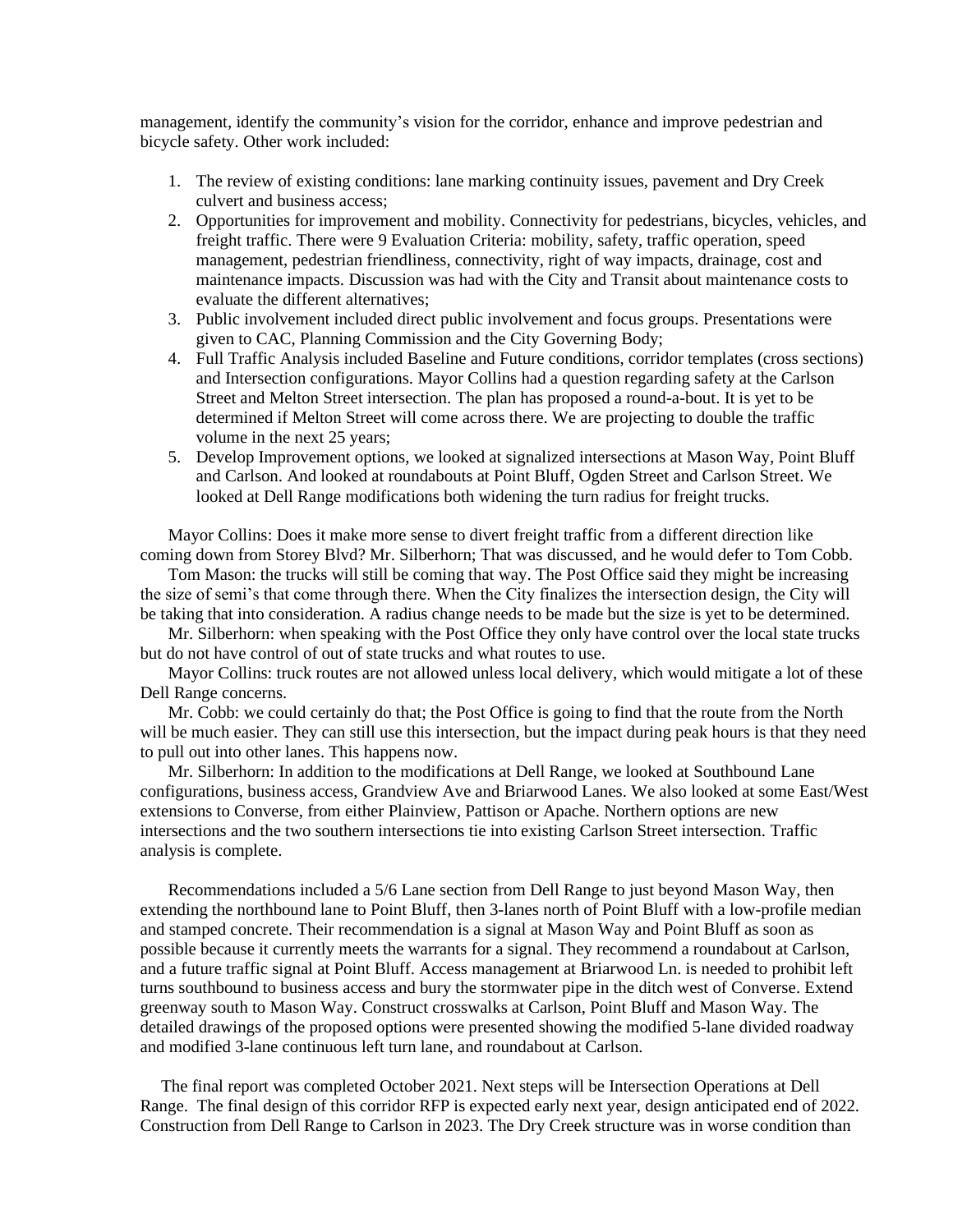expected and Mr. Cobb decided that it would be beneficial to accelerate this project as phase 1, to be included in the project.

Mr. Cobb: The Dry Creek Structure, we do have reactive aggregates, a WYDOT report recommends that we look at this very seriously as a replacement. 2nd component is to look at the skew at Converse and Dell Range.

Mayor Collins: What is the future plan of Converse to Four Mile? Mr. Mason: Most of the right-of-way for Converse north of Storey is platted, from Storey to Tranquility only half is platted. The half that is not platted is yet to be developed and owned by the Cole family. It is in our Master Plan to build this section in the future.

Mr. Tarango: You are looking at 2023 for construction of Phase 1? Mr. Cobb: Yes, that is correct, 2023.

Mr. Silberhorn: The project cost is just under \$11 million, with a 35% plan there is a fair amount of contingency, there is a lot of market volatility. We hope that in the next few years construction cost will be back to historical values.

Mayor Collins: So, this plan does not include the Dell Range intersection? Mr. Silberhorn: Yes, that is correct. This cost estimate does not include the intersection.

Mr. Mason: Mrs. Harris the City Governing Body has certified the plan and the Planning Commission adopted. We are looking for approval from the Policy Committee. Mr. Thompson: Did this plan go through the County? Mr. Mason: None of the project is within the County, so no. Mr. Thompson motioned to approve the plan, motion passes.

#### 5) **Budget Amendment to the** *FY `21 Unified Planning Work Program*

Mr. Mason: After we approved our work program in September, I finalized the unencumbered/encumbered funds from last fiscal year. Unencumbered funds were carried over to this year. Other cost changes included: lowered overhead costs and made changes to our rent, salary adjustments, and the software line-item. Extra costs that came in was for the retirement payout for Nancy Olsen. Adjustment was made for the WY/CO Transit Feasibility Program final cost. Any questions regarding this? We are seeking approval of final costs. Mr. Tarango makes a motion to approve, Mr. Thompson seconds the motion. Motion passes.

# 6) **News on the** *Infrastructure Investment and Jobs Act – The 5year surface transportation bill approved November 15, 2021*

Jean Parlow is our new FHWA Planner representing WYDOT and the two MPO's in the State, We asked her to do a presentation on the Infrastructure Investment and Jobs Act, which the Highway and Transit funding was approved by Congress last month and has some substantial changes for the MPO.

**Jean Parlow:** Presentation on the Infrastructure Investment and Jobs Act (IIJA). This is an expansive Act. This is just an overview for the MPO. There is about \$303.5 Billion for Highway Transportation and \$47 Billion for Infrastructure Projects. This creates new highway programs, opportunities for local governments and other entities. Funding for these programs will continue to be apportioned to States according to the Statutory Formula: Surface Transportation Block Grant Program (STBG) and the National Highway (NH) Performance Program. Population categories have changed in the STBG. Transportation Alternatives (TA) funds increase from 50% to 59%, and provides a Federal Share up to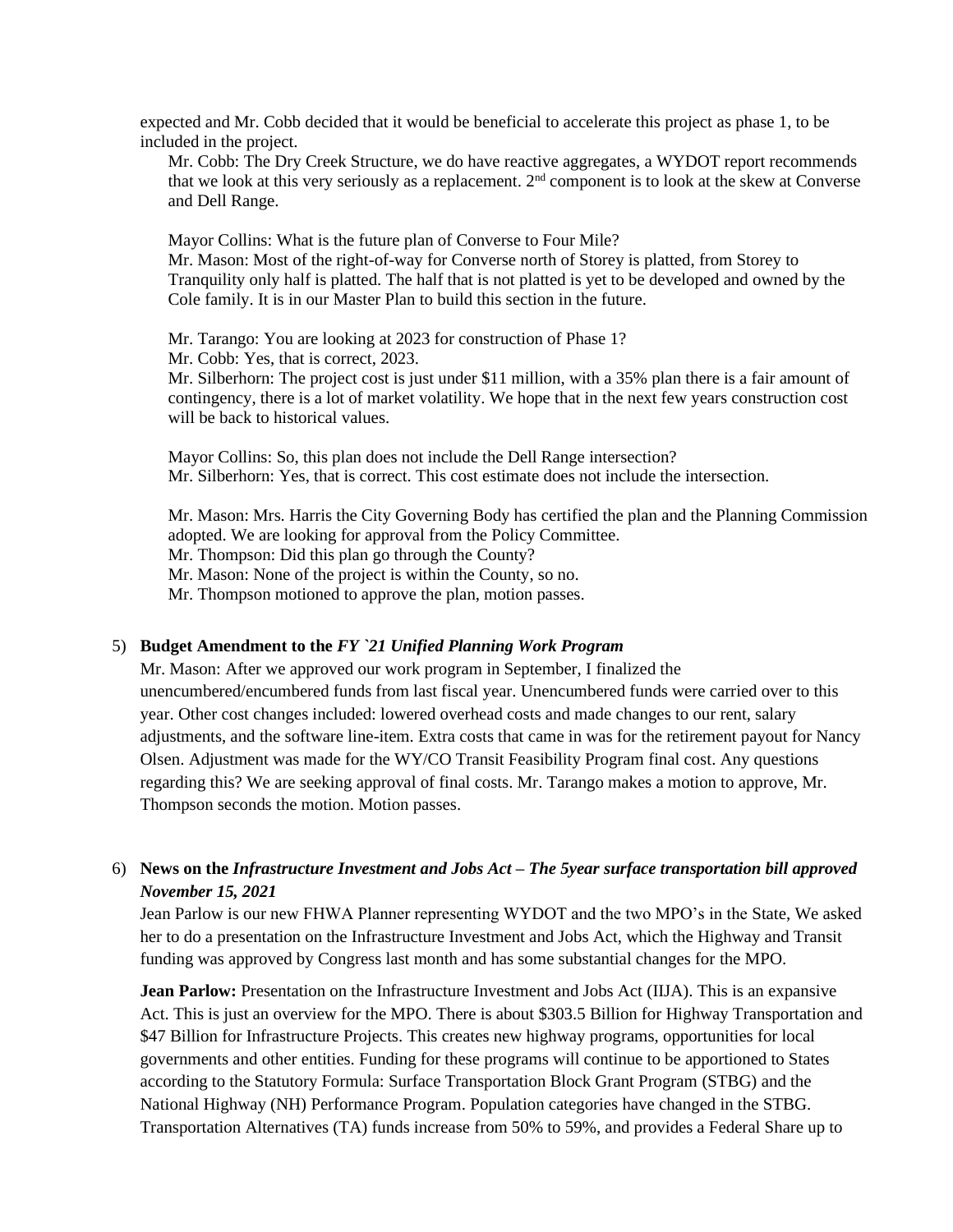100% particularly for safety programs. Safety, two major changes are discretionary: Safe Streets and Roads for All and Wildlife Crossings Pilot Program. Climate Provisions; electric vehicles, carbon reduction program, more information coming on this. Mega-projects geared towards, freight, public transportation projects and rail. RDT&E; Strategic Innovation for Revenue Collection – Expands eligibility to include MPOs and local governments. Planning and Project Delivery; representation, social media, website, travel demand data and safe access. Are there any questions? I don't have any details on numbers at this point.

Mr. Mason; sounds like STP funds will be directly allocated. The TAP funding is increasing across the board. The State is project spending on enhancements has increased from 3.5% to 10%. There are many new grants available. From my estimation FHWA increase 22% more and transit 5303 funds is increasing 70% for a total of approximately \$300,000 more under our current MPO distribution. This is yet to be determined and much to still work out.

Mr. Thompson: What does that financial agreement look like with the new money coming in.

Mr. Mason: Our current agreement is that WYDOT is keeping  $1/3$  of the money of FHWA "PL" funds, with Cheyenne and Casper getting 1/3 each. The new agreement is yet to be worked out. The process starts with Julie, she prepares the Master and Financial Agreement. The Policy Committee from Cheyenne and Casper will discuss.

Mr. Thompson: Is that an amount between Casper/Natrona for that amount, or both counties/municipalities together?

Mayor Collins: this would be a discussion between all three entities.

Mr. Thompson: Would we schedule a meeting between all three entities?

Mr. Mason: When WYDOT is closer to knowing what the dollar amounts are, it could lead to a threeway conversation between groups.

Mr. Thompson: When will we know those numbers?

Mrs. Monahan: Chairman, we are waiting on the Economic Analysis Division to come up with urban populations in March. The split currently is Casper 47% and Cheyenne 53% population.

Mr. Mason: The population distribution is going to remain about the same.

Mr. Thompson: Relative to the grants I see flashbacks of you can do all these things but politics in Wyoming are in play.

Mr. Mason: Some of the grants are non-competitive, some are competitive.

#### **7) Update on MPO Planning Projects**

#### *a) East Park Greenway and Drainage Plan*

Mr. Mason reported that the planning work for this is basically completed, but we are waiting for a public input process, and this will be in conjunction with the City's public meeting for the East Park Planning.

## *b) Walterscheid Blvd. Corridor Plan*

Mr. Mason reported that the MPO has amended the scope of work to include the Fox Farm intersection analysis. The consultant is working on completing the traffic and drainage analysis and moving toward their 35% plan.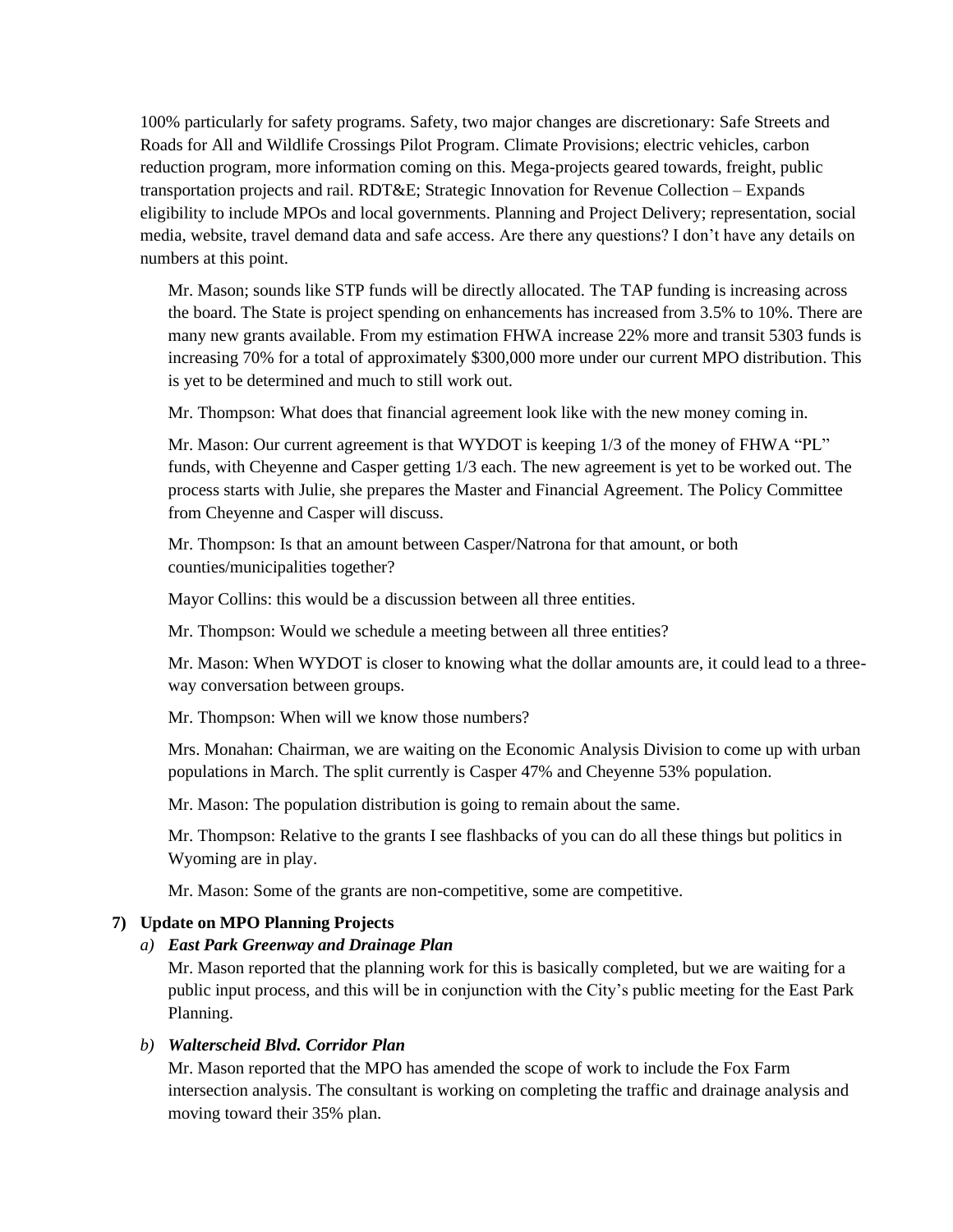## *c) East Pershing Plan*

Mr. Mason said that we held our first open house on October 2, the consultants are continuing their work and are coordinating with the designers of the East Park Master Plan. Currently, the post public meeting survey is on our website for people to give their input on our plan. The next step would be a steering committee meeting.

## *d) Transit Development Plan*

Mr. Mason stated that the consultant work is underway for growth over the next 5 years. Soon a public engagement effort will begin with surveys and public meetings.

## *e) Transit Connection Feasibility Analysis: Northern Colorado – Southern Wyoming*

The contract between the MPO and HDR is going to be introduced to the City Governing Body on December 28<sup>th</sup>, final approval on January 10<sup>th</sup>. The funding between CDOT, WYDOT the North Front Range MPO and our MPO, all paying <sup>1/4</sup> of the cost will be \$43,109.00 each.

We have another budgeted planning project, Van Buren between US 30 and Dell Range. I am working on that scope of work and should have something by January. The other budgeted project is for the County Roads Impact Fee Plan.

## **8) Update on current and upcoming local construction projects**

## a) **City of Cheyenne**

Mr. Cobb: This is going to be a very busy summer, we have about 21 projects this year. Our focus will be on our maintenance budget, and to touch 10% of our streets each year so all get to all streets in a 10-year period. Our miscellaneous downtown curb and gutter work, all throughout downtown. Nationway leveling and overlay from Ridge Rd to Logan Ave. Curb and gutter and ADA for upgrades of corners and sidewalks, New Bedford Street, Rio Verde Street, Greenway Street Pierce St, 18th Street, Rawlins St and Marshall St. The goal is to hit some of the neighborhood streets. Also, we have 2 crack seal projects, there will be a 2022 spring and a 2022 fall project. Median and slab repair on Central and Yellowstone. Some 2020 projects will be completed this spring, Meadow Dr and  $12<sup>th</sup>$ Street and 24<sup>th</sup> St from Railroad to Missile Dr. And Central Avenue from 5<sup>th</sup> to 9<sup>th</sup> St. Van Buren storm sewer project for the Whitney Ranch development. The Thomas Heights phase 1 drainage improvements. Storey Blvd and Ridge Rd, and late fall the 5<sup>th</sup> St and Deming project.

#### b) **Laramie County**

Ms. Bennett there are no major planning projects, we are still in the planning phases. We are looking to build out a Transportation Infrastructure Master Plan and building out an asphalt management plan. We also have 6<sup>th</sup> penny funds, so we are going to look at some RFP's.

## c) **WYDOT**

Mr. Tarango: We have a lot of projects going on and it will take a lot of coordination between the City and the State. I met with Dominic from the DDA and we will try and keep him up to date on the projects.

Mr. Shenefelt gave the WYDOT construction update. He said their district bridge project include: Horse Creek Structure on I-25, Country Club Structure on I-25, I-25 southbound structure over the UPRR. The Crow Creek structure on Lincolnway is complete, but the overlay will need to be replaced. I-80 structure over Southwest Drive and the Allison Draw bridge on South Greely Highway have been completed. Contract patching project includes College Dr from Pershing to UPRR the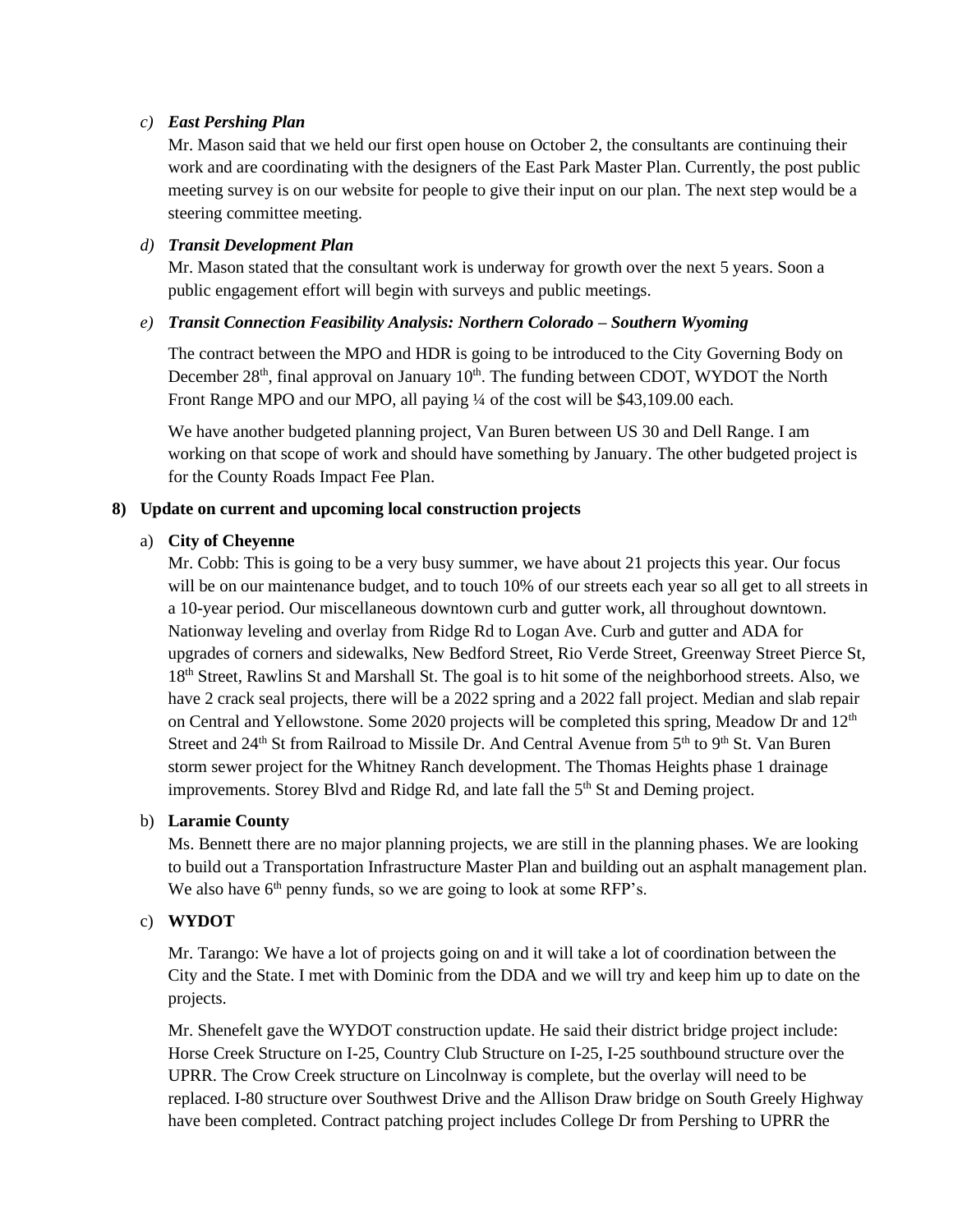overlay on that is complete, also we took care of curb, gutter, sidewalk, and ADA repairs. There will also be concrete slab repairs in the intersections next year. A sign upgrade from the state line to Glendo is about 95% done. Upcoming projects: The Parsley Structure will be replaced and has been awarded to Reiman Corp. Another contract patching job will be on US-85 from Terry Ranch Rd to College Drive. That same section will have a drainage project between Murray Rd and Country West Rd. Another bridge rehab will be the I-25 structure over the Railroad and Lincolnway with concrete repairs.

Mr. Erickson: Currently this year we have a signal replacement at Central and Warren and Evans and Lincolnway. Slab repair that S&S is working on Central Ave. We will be back next year for a slab repair, curb and gutter on Lincolnway and Capital. Warren Ave between Lincolnway and 24th with a mill and overlay, curb and gutter replacement and signal replacements. New signal installation at Yellowstone and Four-Mile.

Mayor Collins: When is there an option of using High Early concrete?

Mr. Shenefelt: We have to use something that is approved through our lab, it does save us some time. Time to reopen could be reduced from 3 days to a day and a half.

Mayor Collins: The impact on the Transportation Network if we can get it turned faster. I don't know if there is a cost difference in using High Early?

Mr. Shenefelt: I think there can be.

Mr. Tarango: Our standards for slab replacement already requires them to have a certain strength in a certain amount of time.

Mr. Shenefelt: We usually look at 3 days, that is typical.

Mr. Thompson: Does it last as long?

Mr. Erickson: Our lab is pretty iffy about it.

#### **9) Other Business**

a) Mrs. Bennett presents letter requesting funding for a Powderhouse Corridor Study. Our Laramie County Engineering is working on a design from Four Mile to Riding Star. However, the County would like to have an idea for long term traffic.

Tom Cobb: From the City's perspective we are just in time. We have a 5/6 school coming in and are behind the eight ball. It would be nice to know if there was something we were missing. I really need to get in a signal at Carlson St.

Mr. Mason. The current planning projects that we have programmed this year include Van Buren and the County Road Maintenance and Impact Plan. After those we currently do not have the funds for this project.

Mayor Collins: Mr. Chair, so is this something that we need to decide as a higher priority or wait until next year.

Mr. Mason: First suggestion would be changing priority's, secondly would be knowing we will be getting additional Federal funding, potential we could ask WYDOT to upfront us the cost of the project.

Mr. Tarango: We have a Technical Committee that recommends what we do. I would think when we revise what we are doing here, I would think we would need a recommendation from them. Mayor Collins: Your suggestion would be to send this to Technical Committee, should we revise our priorities and how we would we proceed?

Mr. Mason: The next meeting is scheduled for the middle of February.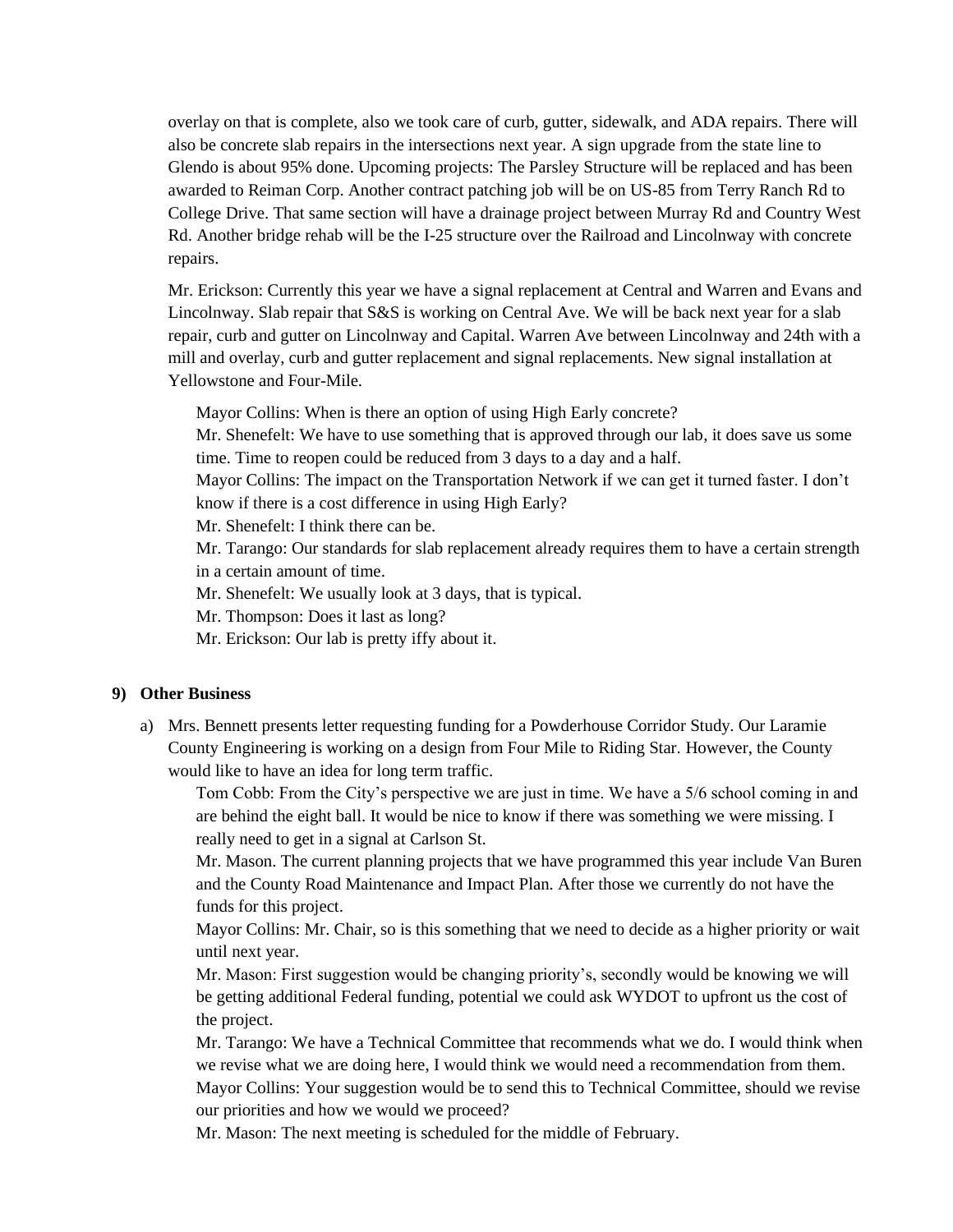Mr. Thompson: So then, as far as a plan moving forward we are going to ask Tom Cobb and Molly Bennett to present this to the Technical Committee.

Mr. Mason: We are hoping to move forward with the Van Buren project in January. Either we could hold off on going out to RFP for Van Buren, but that is also a priority with all that is going on with Whitney Ranch. Or hold off on the County Road maintenance project.

Mr. Thompson: Any idea on the cost of the projects?

Mr. Mason: The Van Buren Plan is budgeted around 90k, the County Road project around 50k I am expecting the Powderhouse Plan to be around 120k.

Mr. Thompson: So, this one versus those two.

Mayor Collins: We have this drainage on Van Buren, correct?

Mr. Cobb: Yes, it is coming down Van Buren from Dell Range to Rawlins.

Mr. Mason: Dell Range and Powderhouse are high priority projects.

Mr. Tarango: I would like to caution against making recommendations without the Technical Committee.

Mrs. Bennett: Can the Technical Committee ask WYDOT for the funding?

Mr. Tarango: The reprioritizing is based on recommendations from the Technical Committee, and I would feel a lot more comfortable voting on what was recommended by them.

Mr. Thompson: We would entertain a motion to pass this to the Technical Committee.

Mayor Collins: I am wondering, will this committee want to make a change with all the development at Whitney Ranch and the redirection of drainage through there. I would not be willing to vote to change that priority for us. I think we need to look at a different way to pay for it.

Mr. Bloom: There is a MOU with Whitney Ranch, and the developer is paying into portion of those improvements. They would like to see those improvements in as soon as possible. Mr. Cobb: The consultant is already working with a full drainage by oversizing the project. The drainage project can still move forward even if the road construction does not.

Mr. Tarango: We can't change the priority list, but I don't know about the money that has been spent for the studies that we have already started and cutting them off. It's hard when a study is brought to us and needs to be done in the same year.

Mayor Collins: Molly, is this something that can wait until October?

Mrs. Bennett: I think that there is some flexibility in that but, I would want to do some more research.

Mr. Mason: The Powderhouse project was at the top of our list when deciding project priority, but it did not make the cut. Given our current funding distribution it was cut.

Mr. Thompson: Does the discussion of the school and pavement quality warrant putting it back on the table.

Mr. Mason: We can go back and consider the priorities and report back to you.

Mr. Tarango: So, there is no formal process of prioritizing the planning projects?

Mr. Thompson: Not through the Technical Committee, but through us there is.

Mr. Mason: The development of our annual work program, the Technical Committee knows what planning projects we are putting forward, but they have not voted on priorities. Then when we do a project like the Converse Plan they are actively involved during the development of the plan before it comes to the Policy Committee for adoption.

Mr. Bloom: The Technical Committee is the first group that reviews a plan and then forwarded on to the Planning Commission.